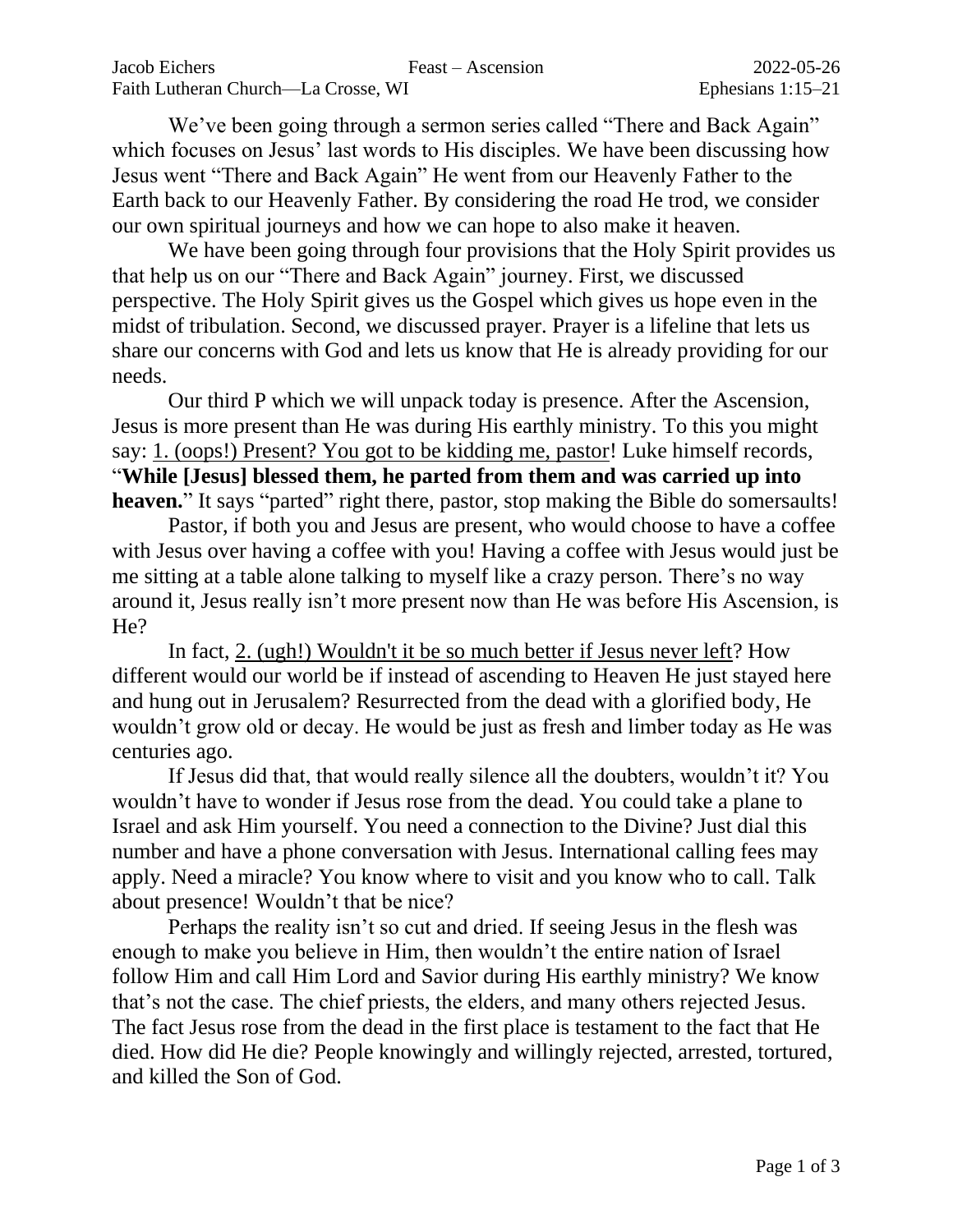We wouldn't fare much better in this crazy generation in which we live. If Jesus was just sitting in Jerusalem, would people really believe He rose from the dead? Humans have all sorts of clever and not so clever ways to hide from the truth. Rumors would start that He wasn't from the  $1<sup>st</sup>$  century, but it was a long chain of lookalikes who swapped out throughout the generations. People would say miracles were just hoaxes or parlor tricks. People can choose not to believe what's right in front of their very noses.

Would they try to kill Him again? After generations of people throwing rocks, slashing swords, firing machine guns, and maybe even setting off nukes, perhaps people would try to recruit Him as the indestructible war machine. The same types of people who wanted Him for a free lunch will want Him to do their bidding.

And presence? Talk about a hot commodity. If Jesus was popular when the 5,000 came to Him, think about what would happen when word gets out. It will be easier to get an audience with the President of the United States. Millions would flock from around the globe to see Him, and we'd just be left watching from the cheap seats. That's not much presence, is it? Okay Pastor, maybe I'll hear you out on this whole presence thing.

Ascension teaches us 3. (Aha!) Jesus never left; He is more present than ever before. Indeed, we read in Ephesians 4:10 of Jesus "**He who descended is the one who also ascended far above all the heavens, that he might fill all things.)**" Jesus Christ ascended far above all the heavens that He might fill all things. AFTER HIS ASCENSION, JESUS IS MORE PRESENT THAN HE WAS BEFORE, ALTHOUGH IN A HIDDEN WAY.

Martin Luther says this about the Ascension: "Moreover, we believe that Christ, according to his human nature, is put over all enemies [Eph. 1:22] and fills all things, as Paul says in Eph. 4[:10]. Not only according to his divine nature, but also according to his human nature, he is a lord of all things, has all things in his hand, and is present everywhere. … Christ is around us and in us in all places. … It means rather that he is above all creatures and in all and beyond all creatures. That he was taken up bodily, however, occurred as a sign of this. Therefore, he now has all things before his eyes, more than I have you before my eyes, and he is closer to us than any creature is to another."

You don't need to take a pilgrimage to Jerusalem. He's not only there during pastoral office hours. Jesus Christ is present in all places as full God and full human so that He can hear your prayers, so that He can comfort you with His presence. So that you can know you're never alone.

4. (Whee!) The eyes of faith see Jesus present in the Word and Sacrament. Luther continues: "Although he is present in all creatures, and I might find him in stone, in fire, in water, or even in a rope, for he certainly is there, yet he does not